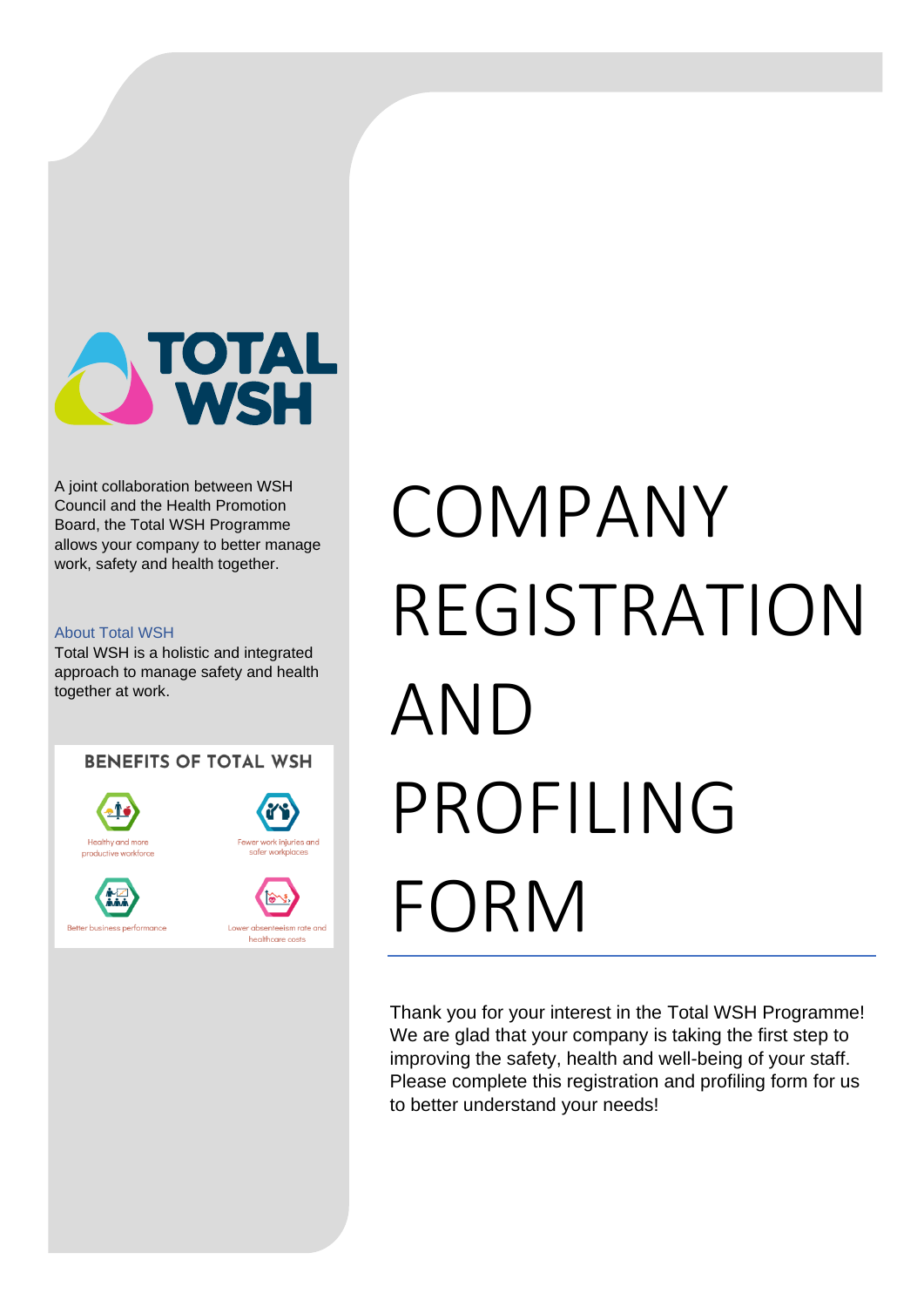## SECTION A. GENERAL INFORMATION

Q1. Company Name: *in ACRA records*

| UEN or other identity number:<br>visit www.uen.gov.sg to verify your UEN                                 |                                                             |
|----------------------------------------------------------------------------------------------------------|-------------------------------------------------------------|
| <b>Contact Person:</b><br>We would be liaising with this person as a point of contact with your company. |                                                             |
|                                                                                                          |                                                             |
|                                                                                                          |                                                             |
|                                                                                                          |                                                             |
| <b>Industry Sector:</b><br>Please tick the closest description                                           |                                                             |
|                                                                                                          | $\Box$ Administrative, Finance and Office $\Box$ Healthcare |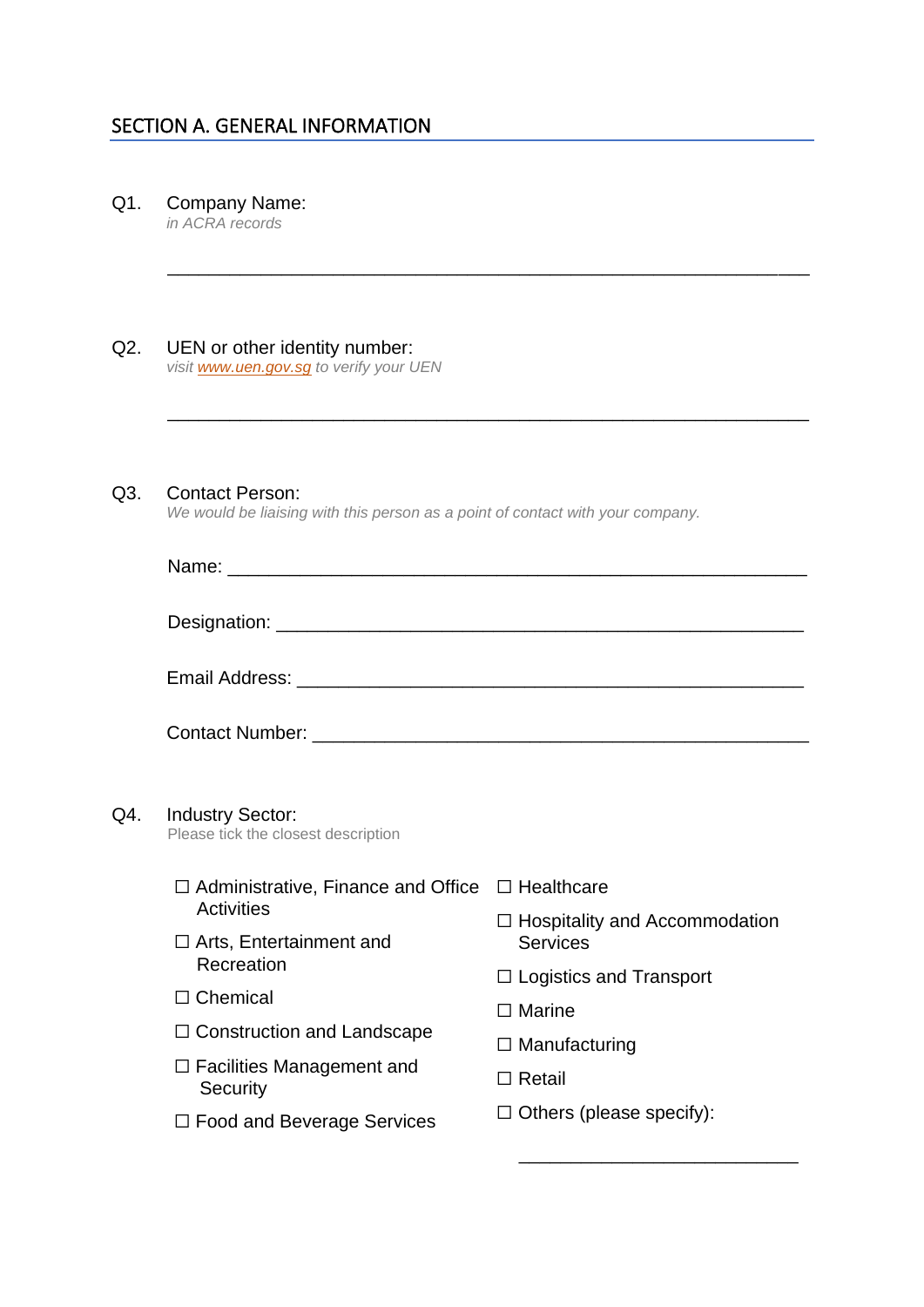- Q5. Short description of nature of work involved:
- Q6. Has your company ever participated in any of the following WSH Council programmes? *Visit [www.wshc.sg](http://www.wshc.sg/) for more details on each of the programmes.* □ StartSAFE ☐ bizSAFE *bizSAFE Level:* \_\_\_\_\_\_\_\_\_\_ ☐ WSH Assistance Visit ☐ CultureSAFE ☐ WSH Advocate ☐ iWorkHealth

\_\_\_\_\_\_\_\_\_\_\_\_\_\_\_\_\_\_\_\_\_\_\_\_\_\_\_\_\_\_\_\_\_\_\_\_\_\_\_\_\_\_\_\_\_\_\_\_\_\_\_\_\_\_\_\_\_\_\_\_\_\_

Q7. If your company has ever participated in activities/ programmes offered by Health Promotion Board, please list down the details. Otherwise, please indicate "Nil".

\_\_\_\_\_\_\_\_\_\_\_\_\_\_\_\_\_\_\_\_\_\_\_\_\_\_\_\_\_\_\_\_\_\_\_\_\_\_\_\_\_\_\_\_\_\_\_\_\_\_\_\_\_\_\_\_\_\_\_\_\_\_

<u> 1989 - Johann Barn, mars ann an t-Amhain Aonaichte ann an t-Aonaichte ann an t-Aonaichte ann an t-Aonaichte a</u>

#### SECTION B. PROFILING

Q8. Company Name: \_\_\_\_\_\_\_\_\_\_\_\_\_\_\_\_\_\_\_\_\_\_\_\_\_\_\_\_\_\_

Q9. Fill in the table with the age range of your employees. *If the exact number is unknown, an estimate or percentage would suffice.*

|                         | No. of Employees<br>Including part-time/contract staff. |
|-------------------------|---------------------------------------------------------|
| 39 years old and below: |                                                         |
| 40 years old and above: |                                                         |
| Total No. of Employees: |                                                         |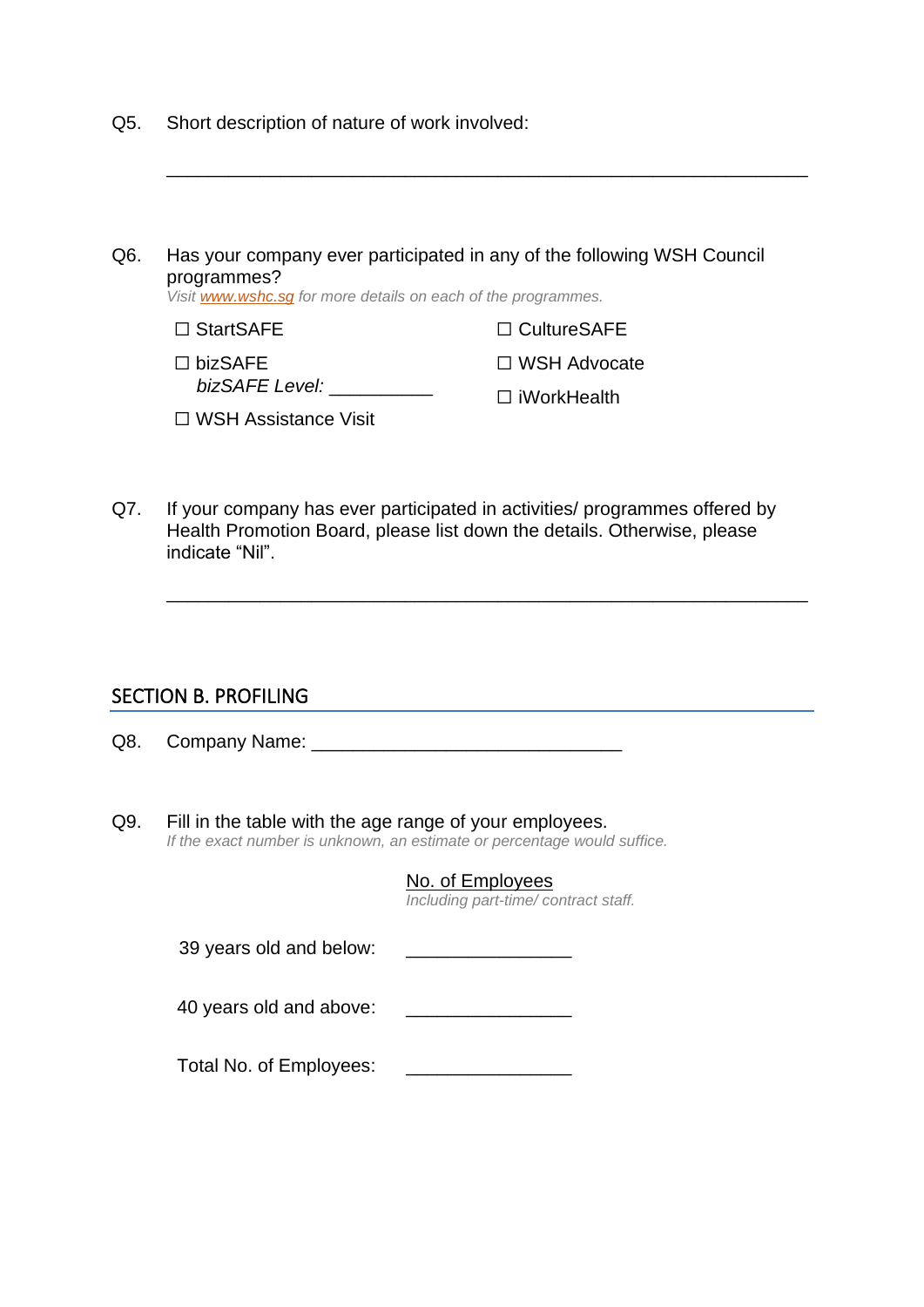### Q10. What are the top 5 WSH issues that your company were facing in the last 12 months?

Please indicate "nil" or "NA" if there were WSH issues.

Q11.

| <u> 1989 - Jan James James James James James James James James James James James James James James James James J</u>                                      |
|-----------------------------------------------------------------------------------------------------------------------------------------------------------|
|                                                                                                                                                           |
|                                                                                                                                                           |
| <u> 2002 - Jan James James James James James James James James James James James James James James James James J</u>                                      |
|                                                                                                                                                           |
|                                                                                                                                                           |
| What are the top 5 health issues that your workers were facing in the last 12<br>months?<br>Please indicate "nil" or "NA" if there were no health issues. |
|                                                                                                                                                           |
| <u> Alexandro de la contrada de la contrada de la contrada de la contrada de la contrada de la contrada de la co</u>                                      |
| <u> 1980 - Andrea Andrea Andrea Andrea Andrea Andrea Andrea Andrea Andrea Andrea Andrea Andrea Andrea Andrea An</u>                                       |
|                                                                                                                                                           |
|                                                                                                                                                           |

 $5.$   $\overline{\phantom{a}}$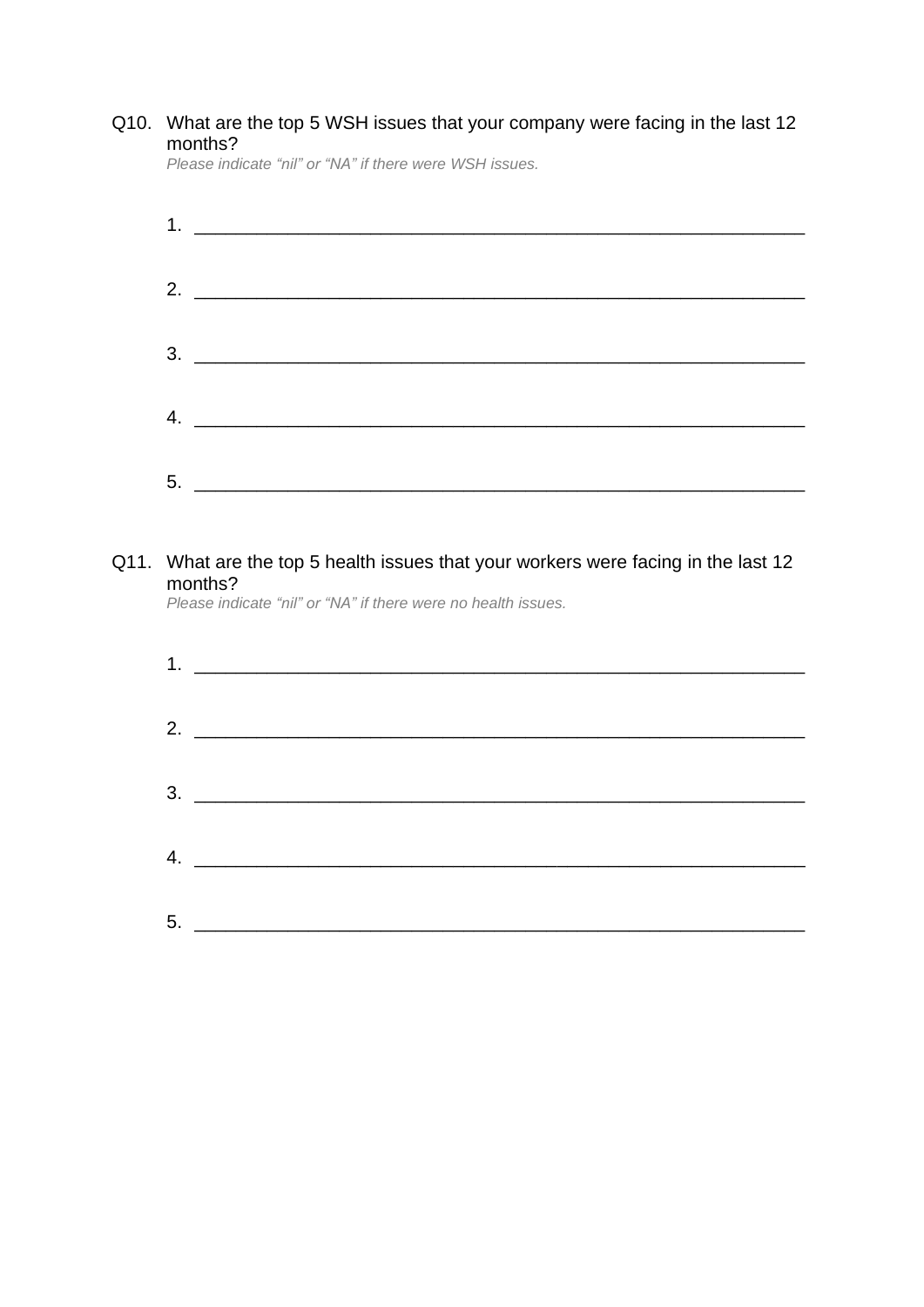#### Q12. Which of the following WSH or health promotion programmes does your company have in place?

*You may skip to the next question if none of the options are relevant to your company.*

|    |                                                                                                                                                                                                                                       | Already in place |
|----|---------------------------------------------------------------------------------------------------------------------------------------------------------------------------------------------------------------------------------------|------------------|
|    | a. WSH Orientation Programme                                                                                                                                                                                                          | П                |
| b. | <b>Hearing Conservation</b>                                                                                                                                                                                                           | П                |
| C. | <b>Management of Hazardous Chemicals</b>                                                                                                                                                                                              | П                |
|    | d. Ergonomics                                                                                                                                                                                                                         | П                |
|    | e. Fatigue Management                                                                                                                                                                                                                 | П                |
| f. | Workplace Violence / Abuse                                                                                                                                                                                                            | П                |
| g. | Nutrition (e.g. Healthy Eating)                                                                                                                                                                                                       | П                |
|    | h. Physical Activity / Exercise                                                                                                                                                                                                       | П                |
| i. | Vaccination / Immunization (e.g. flu jab)                                                                                                                                                                                             | П                |
| j. | <b>Mental Health and Well-Being</b>                                                                                                                                                                                                   | П                |
| k. | Health Screening and Coaching /<br><b>Chronic Disease Management</b>                                                                                                                                                                  | П                |
| I. | <b>Infectious Diseases Awareness</b>                                                                                                                                                                                                  | П                |
|    | m. Cancer Awareness                                                                                                                                                                                                                   | П                |
|    | n. Others, please specify: _______________                                                                                                                                                                                            | П                |
|    | o. Others, please specify: $\frac{1}{2}$ meson contains $\frac{1}{2}$ meson contains a set of the set of the set of the set of the set of the set of the set of the set of the set of the set of the set of the set of the set of the | П                |
|    | p. Others, please specify: _______________                                                                                                                                                                                            | П                |